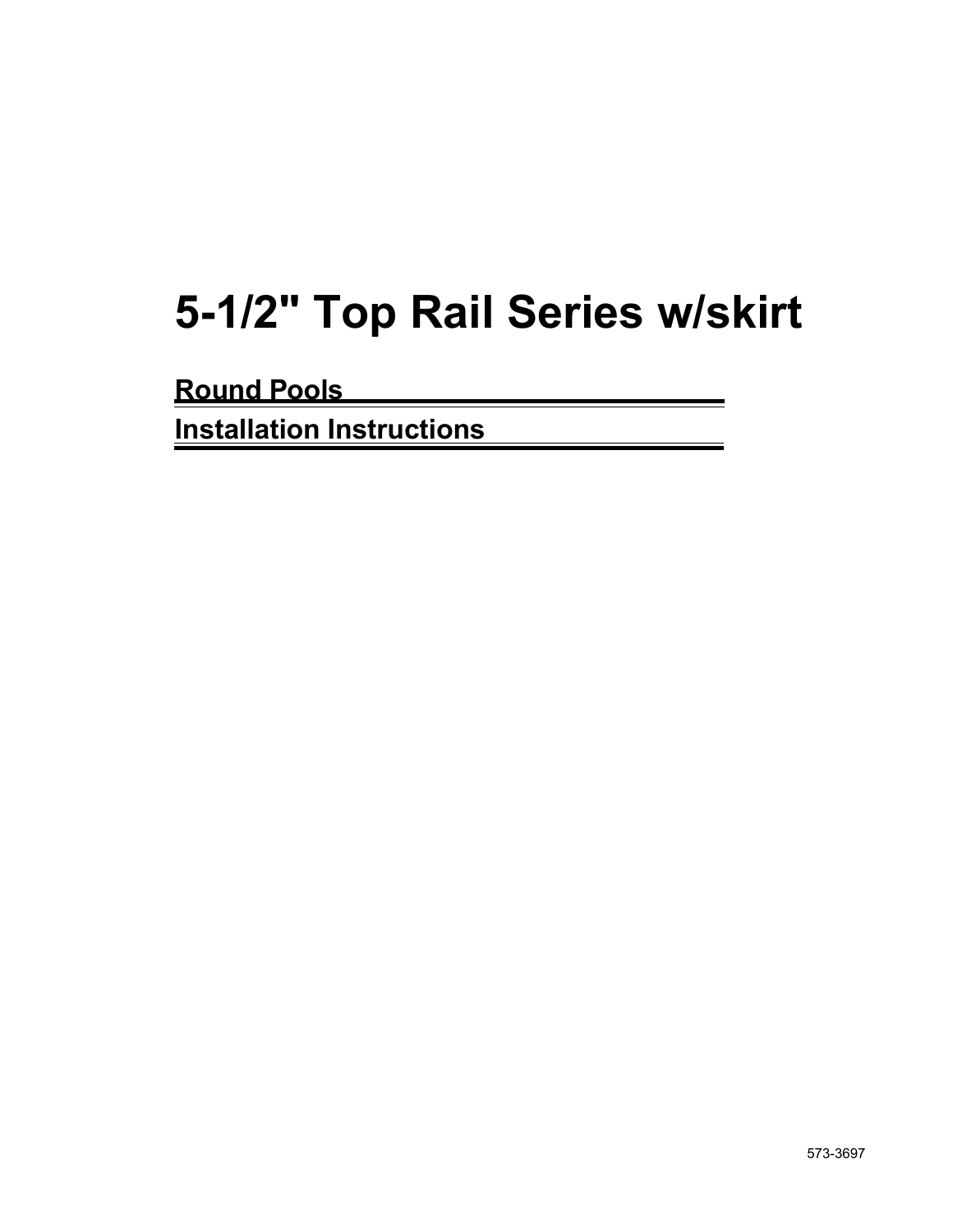## **Installation Instructions**

## **HOW TO USE THESE INSTRUCTIONS**

Be sure to read these instructions completely before beginning assembly or installation.

This installation sheet covers an assortment of round pools. Use your pool parts list to identify your pool parts, then read these instructions and follow the assembly steps that pertain to your pool assembly.

H.I.I. cannot be responsible for damage caused by careless or improper assembly or installation. Your warranty is void if pool assembly and installation instructions are not followed exactly, or if the pool design is altered in any way.

#### **Contracted Installation**

H.I.I. is not affiliated with any professional pool installers and can assume no responsibility for installation mistakes made by the professional installer or the homeowner. If the pool is installed by others, please supervise and make sure the installation complies with proper installation techniques as shown.

#### **Change of Design**

H.I.I. expressly reserves the right to change or modify the design and construction of any product in due course of our manufacturing procedures, without incurring any obligation or liability to furnish or install such changes or modifications on products previously or subsequently sold.

## **CAUTIONS**

**1.** Do not attempt to install pool wall on windy days. An unsupported pool wall can easily blow down and may cause damage to the pool frame, pool wall, or may cause personal injury.

**2.** When assembling your pool, keep parts not currently used in an area out of the way. Disassembled parts are easily tripped over and may be damaged or cause personal injury.

yourself. To reduce the possibility of personal injury, have someone help you move heavy boxes (pool wall, liner, etc.).

## **WARNINGS**

**1.** Your pool must be level within 1" all around. An unlevel pool may cause excessive stress on pool frame. This may result in pool failure which could cause serious personal injury.

**2.** Your pool must be on undisturbed soil. Backfilled soil, sudden slopes within 6 feet, or water run off may undermine or cause pool foundation to shift. This could cause pool failure and may cause serious personal injury.

**3.** To reduce the risk of severe electrical shock, always have a qualified electrician install a ground fault circuit interrupter (G.F.C.I.). Always plug pool accessories into a G.F.C.I. protected receptacle.

**4.** Always install the Warning Decals and Warning Sign. The decals and sign are designed to remind you, your friends and loved ones that your pool is to be used for swimming and wading only. Do not allow any form of horse play in or around the pool. Failure to follow this warning can lead to severe personal injury. Read the "Safety First" booklet.

**5.** Do not use common sand for pool cove. Common sand can easily erode and allow pool liner to rupture which may cause pool failure or personal injury.

**6.** Secure your pool when not in use. Ladders and gates should be secured to reduce the possibility of unauthorized entry and possible serious accidents.

**7.** Always repair liner leaks. Continued leakage between pool wall and liner may cause wall damage which eventually may result in pool wall failure. This could result in serious personal injury.

**8.** To reduce the risk of possible electrical shock, never install your pool under overhead wires.

**3.** Do not attempt to lift heavy boxes by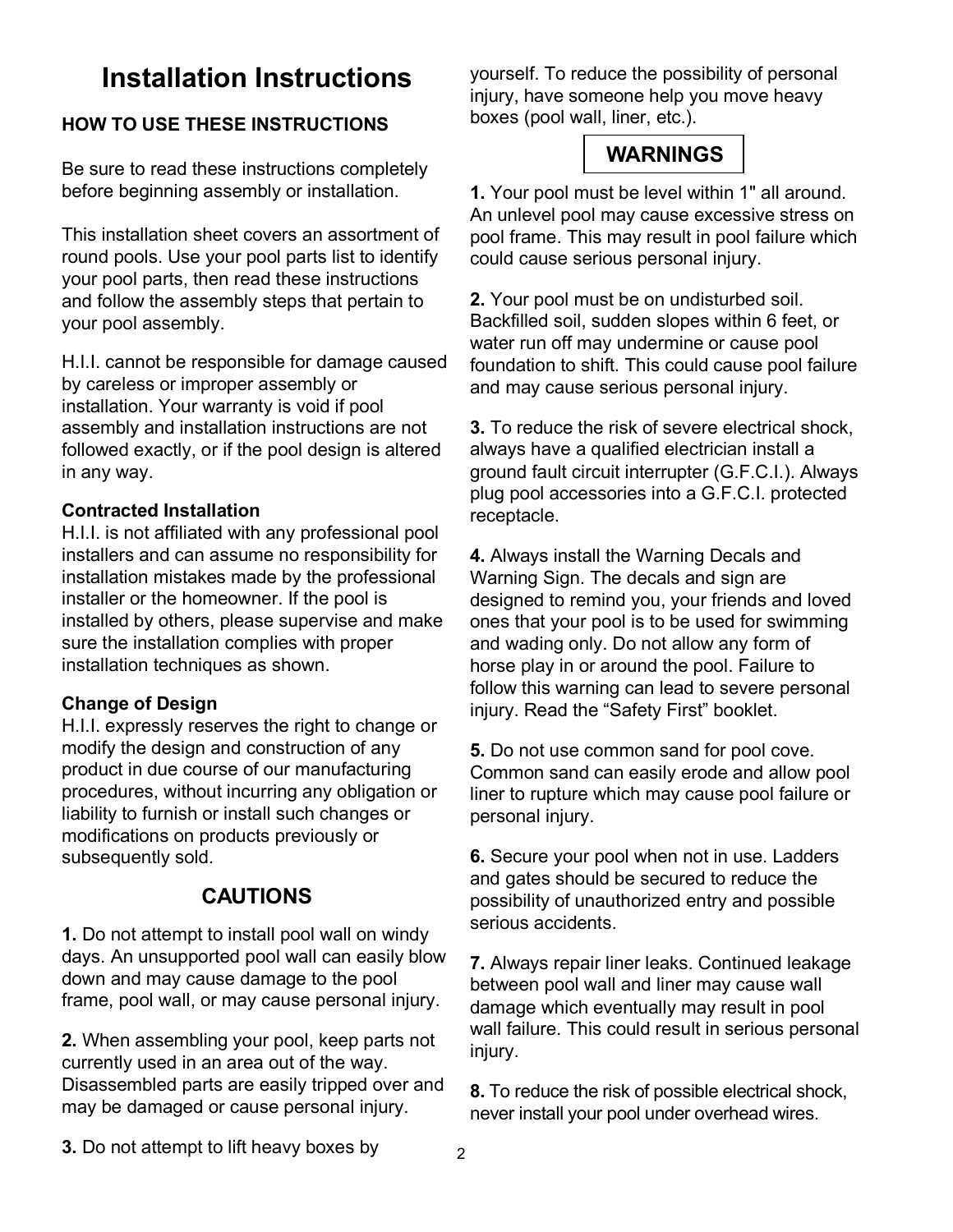**9.** Do not alter pool as pool failure may result and cause serious bodily injury. Your warranty is void if the pool is altered.

**10.** Do not bury pool or warranty is void (See warranty card).

**11.** Do not install a diving board, pool slide or any other recreational accessories for use in diving, sliding or jumping into your pool.

## **Local Codes**

Check to see if building permits or utility clearances are required. Comply with safety codes regarding fencing and all electrical codes.

## **BEFORE YOU START**

**1.** Check prevailing winds. The skimmer should be downwind to aid in removing pool surface debris.

**2.** Pump and filter location. Allow room to service your pool equipment.

**3.** Do not install your pool liner on top of anything abrasive. Installing your liner on top of abrasives such as concrete, asphalt, peat moss, tar paper, gravel, or wood could puncture your liner.

**4.** Do not install your pool liner on top of grass or tree roots. They may grow up through your liner.

**5.** Do not install your pool on soil that has recently been treated with **petroleum based chemicals.** Some soil treatment chemicals may destroy your pool liner. Consult your pool dealer.

**6.** Treat the ground inside the pool area with a **non-petroleum based** fungicide (available at garden supply shops). This may help prevent liner staining caused by fungus. Consult your pool dealer.

**7.** Rid pool area of burrowing pests and insects such as gophers and termites. They can cause liner damage.

**8.** Locate a convenient electrical outlet for filter and pump. Always have a qualified electrician install a ground fault circuit interrupter (See Warnings).

**9.** Check wall clearances. Be sure you have enough room to work around your pool (18" Minimum).

**10.** Avoid overhanging eaves. Prevent water running off of roof and carrying debris into your pool.

**11.** Avoid overhanging branches. Prevent leaves and tree branches from falling into your pool.

**12.** Avoid sun reflection into residence in order to prevent glare into house.

**13.** Keep sprinklers away from pool to avoid pool damage.

**14.** Do not install pool under overhead wires (See Warnings).

**15.** Be able to view children playing around pool. Secure your pool when not in use (See Warnings Pg.s 2 &3).

## **TOOLS AND MATERIALS:**

- 1. Non-Stretch Twine (Approximately 20 feet)
- 2. Garden Rake
- 3. Nail 2-1/2" Long
- 4. Wooden Stake (18" Long)
- 5. Duct Tape
- 6. 2" x 4" Board equal in length to the pool clearance radius plus 6 inches (See "Pool Layout Dimensions")
- 7. Sifting Screen (to remove 1/8" pebbles)
- 8. 2" x 8" x 12" Patio Blocks. One per **Vertical**
- 9. Spring Type Clothespins (Bag of 50)
- 10. Carpenter's Level
- 11. Carpenter's Saw
- 12. Flat End Shovel
- 13. Screwdrivers (Standard)
- 14. 25' Tape Measure
- 15. Hammer
- 16. Tamping Tool or Roller
- 17. One or more 5/16" Nut Drivers
- 18. Sharp Knife or Razor Knife
- 19. Black Felt Pen
- 20. Transit (See Step 3)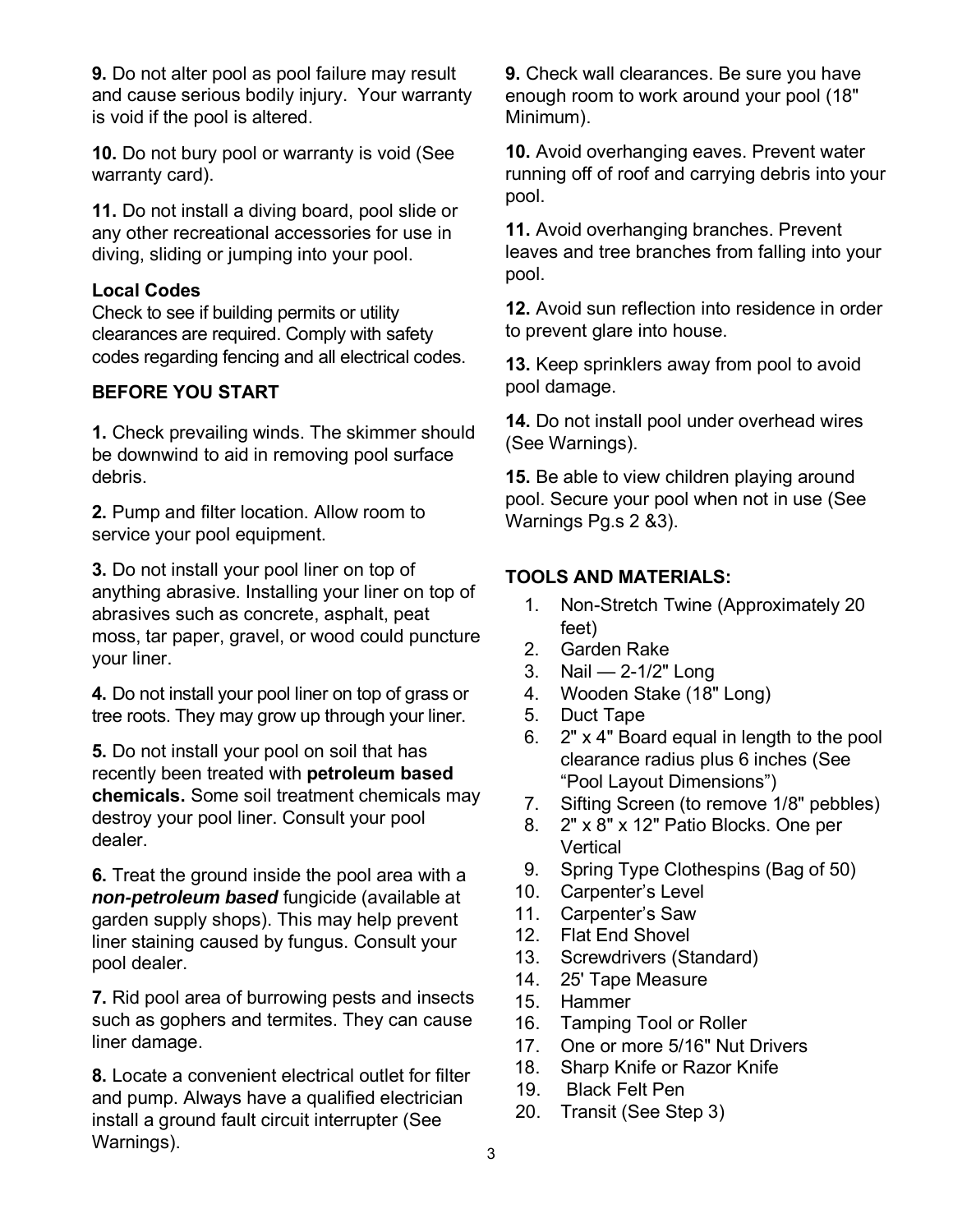#### **POOL LAYOUT DIMENSIONS**



#### **SITE PREPARATION**

A level pool area is a vital part of your pool construction. Avoid possible disassembly later by taking your time and making sure the pool area is leveled properly.



An unleveled area may cause excessive stress on the pool's wall and framework, and may result in pool failure. See Warnings. Refer to "Pool Layout Dimensions" for your pool diameter.

#### **Step 1...**



Stake the center of the pool area. Drive a 2 1/2" long nail into top of stake as shown. Tie a loop in one end of a piece of twine at least 12" longer than your pool clearance radius. Slip loop over exposed head of nail in center stake as shown.

## **Step 2...**

Using the center stake twine and a tape measure, measure out to your pool clearance radius (see Pool Layout Dimensions). Tie a sharpened stick or screwdriver to the twine at the point of your pool clearance radius. Work around the pool area to mark your pool clearance radius. Remove all sod within the clearance radius. This sod may be saved for future landscaping needs.

**Step 3...**

**WARNING**

Your pool must be level. See Warnings pg.s 2 & 3.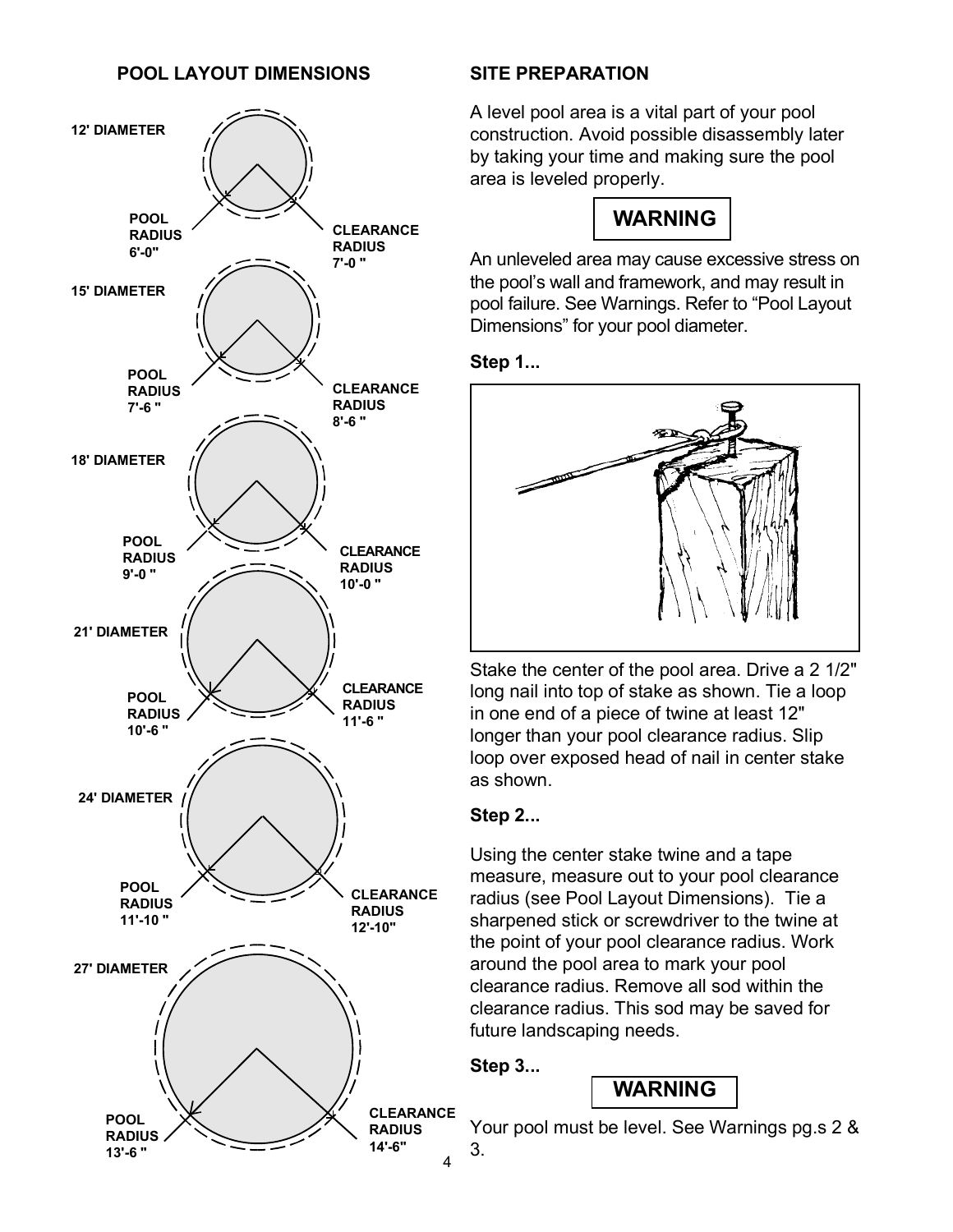Your pool must be on undisturbed soil. See Warnings pg.s 2 & 3.

Using a transit to level pool is preferred; however, when using this method, professional assistance is recommended.



A homemade leveling device can be made:

- 1. Determine correct length of a 2" x 4" board. (2" x 4" length is clearance radius plus 6".)
- 2. Drill a clearance hole (3/8" diameter) in 2" x 4" board to fit over nail head. See Step 1.
- 3. Construct an upside down "T" with a base approx. 12" long and nail to opposite end of 2" x 4" as shown in above figure.
- 4. Secure carpenter's level to top of long 2" x 4" with tape or twine as shown.

Pivot leveling device around your pool radius checking for high or low areas. If the bubble in the leveling device is toward the outside of the pool, you've reached a high area. If the bubble in the leveling device is toward the inside of pool, you've reached a low area. Begin leveling at lowest point and work your way around the pool radius until the area inside the clearance radius is level. Always level to the lowest point, never fill in low spots.

## **Step 4...**

Once level, rake to smooth out pool and clearance area area. Clear away rocks, stones, sticks, or any other sharp objects which may puncture your pool liner.

**Note:** Begin clearing in the center and work your way out. Do not remove center stake.

## **ASSEMBLY**

## **Step 5..**

Mark out pool radius on leveled area. Begin constructing bottom framework by evenly spacing the bottom connectors around pool radius. Next, lay out bottom rails between bottom connectors.



The bottom rails slide under the lip of the bottom connector. **The ends of the bottom rails will have a gap of approx 1/4" to 1/2" between them.** Do not bend or distort bottom rails. Keep rails free of dirt.

Once bottom frame is assembled, use center stake and twine and make sure bottom framework is centered around center stake. Adjust framework until all points are the same distance from center stake.

## **PATIO BLOCK INSTALLATION**

## **Step 6...**

Use bottom connectors as a guide. Place patio blocks under bottom connectors. Patio blocks should be centered under bottom connectors, and should not extend more than 3" into the pool area beyond the wall location. The patio blocks will serve as your pool foundation. Use a pointed tool or object to mark around patio block for position. After patio block positions have been marked, remove pool framework in sections and set aside.

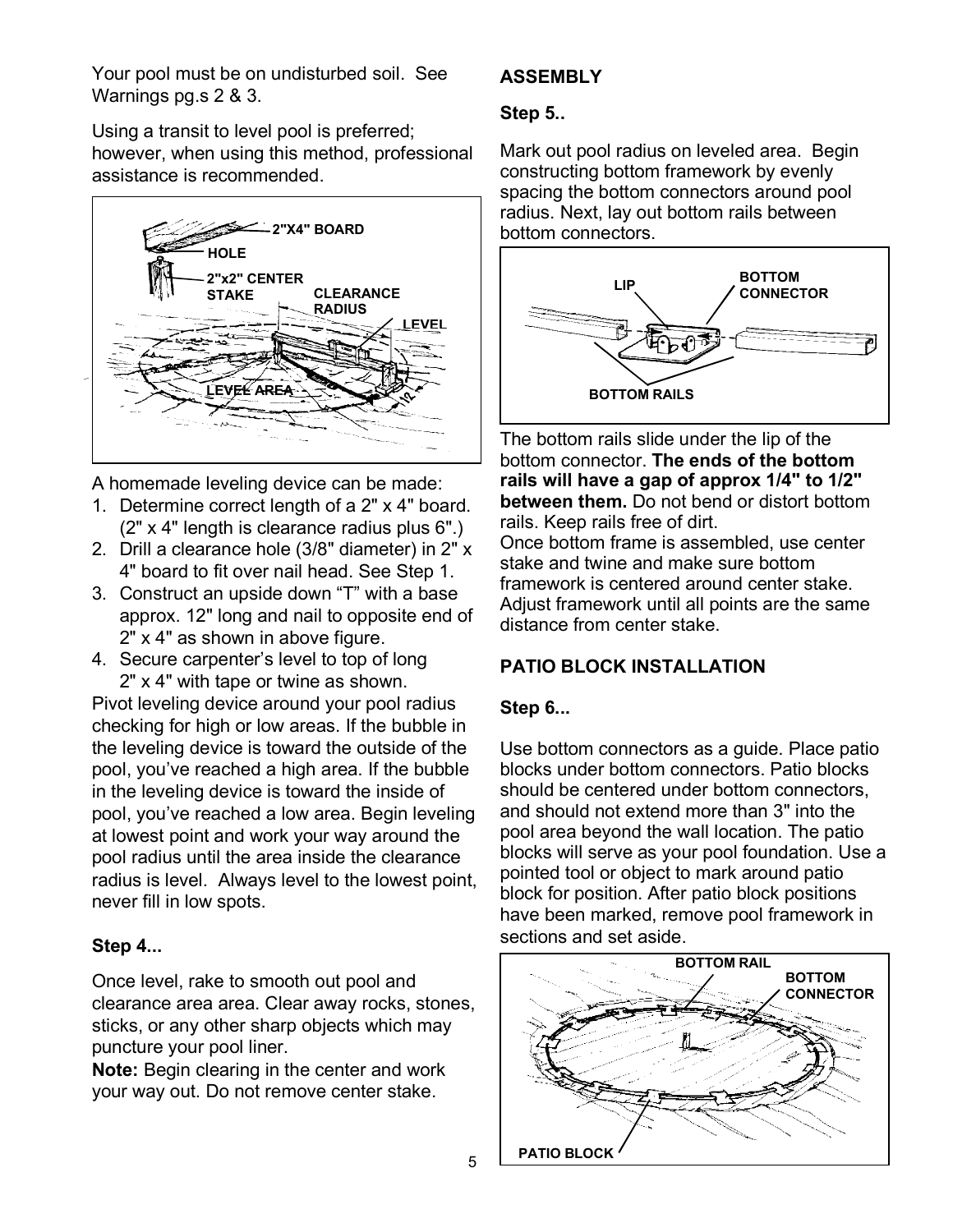## **CAUTION**

To avoid tripping and accidental burial of parts, Move parts out of your way.

Move patio blocks back out of your way. Use a shovel to dig away soil in the marked locations to the depth of the patio blocks.

The patio block must be set into solid, undisturbed earth. The surface of each block must be flush with ground level and not have any movement. Use carpenter's level to level each block. Use transit or homemade leveling device to make sure all patio blocks are level to each other.

## **POOL COVING MATERIALS Step 7...**



Do not use common sand for pool cove. See Warnings.

You may wish to use preformed pool coving. (See your Local dealer for the proper type) If you are not going to use preformed pool coving, you should sift the earth you are intending to use. The coving earth must pass through a 1/8" mesh screen and be free of pebbles, stones, sticks or any objects that could puncture your pool liner. You will need approximately 1 cubic foot of sifted earth for each 1-1/2 feet of pool diameter. If used, place sifted earth for coving inside your pool diameter.

## **Step 8...**

Reinstall bottom framework. Make sure the bottom connectors are located on the leveled patio blocks. Recheck for roundness. See Step 5.

NOTE: If you are planning to install a maindrain, refer to those instructions at this time.

## **Step 9...**

From this point you will need approximately

8 to 10 uninterrupted working hours. It is essential that your pool assembly be completed through Step 24 before stopping. Never leave an unfilled pool standing unattended. It could easily fall causing pool wall and frame damage.

## **CAUTION**

Do not install pool wall on windy days. See Cautions pg. 2.

Do not attempt to lift heavy boxes by yourself. See Cautions pg. 2. You will need the help of friends before continuing.

## **Step 10...**



## **CAUTION**

Place wall carton inside pool frame close to the planned skimmer location. Turn the wall carton upside down, open bottom of carton, turn rightside up and lift off over wall. The Up Arrow label should be pointing up as shown. If arrow is not pointing up, turn wall over.

## **Step 11...**



You will need some friends to assist in wall installation.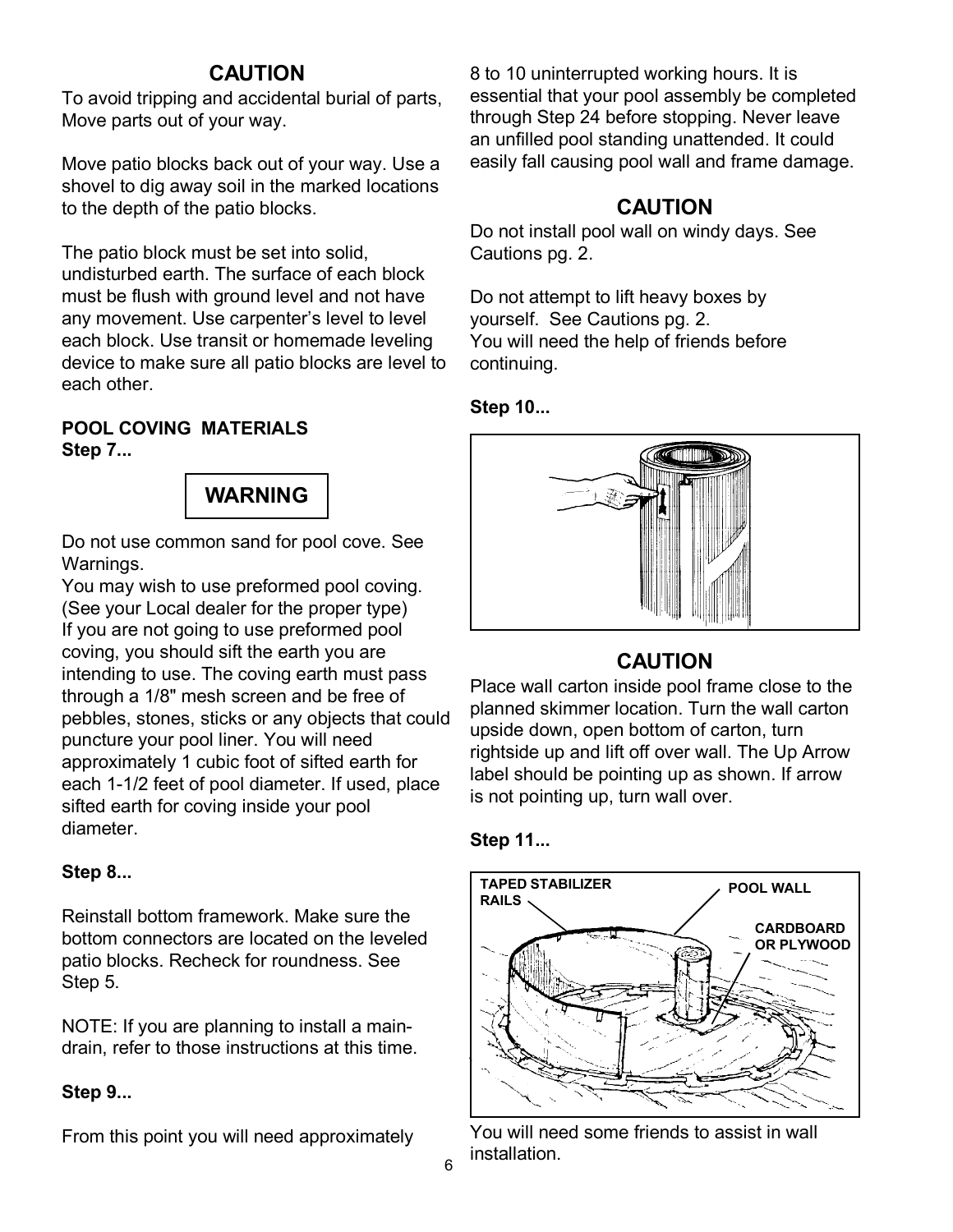Keep hands and feet from under the pool wall during installation. Determine starting point of the wall with respect to the desired skimmer location. When the wall ends are secured, the skimmer will be located approximately 10' to the right. The skimmer opening will be at the inside end of the coil. To aid skimming performance, position skimmer knockout downwind of prevailing winds. Always start wall in the center of a bottom connector. Uncoil about 6' to 10' of wall and insert bottom edge into groove of bottom rails. Be careful not to bend bottom edge of wall. Set wall into the bottom rail and rotate the coil on the bottom of carton or plywood. As you work around the wall, temporarily install the interlocking stabilizer rails to help support the wall. Tape the stabilizer rails to the top of the wall as you work your way around the bottom framework as shown.

#### **Step 12...**



Bring wall ends together in center of bottom connector. If wall ends do not meet, adjust all bottom rails in or out uniformly as required. Do not make the total adjstment with one or two bottom rails. Remove stabilizer rails in the areas above the pool wall ends .

 Overlap and align holes on wall ends and attach using hardware supplied. Insert 1/2" long screws with the screw head to the inside of the wall. Loosely attach all the screws and nuts first, then tighten them securely. File off any sharp burrs on the screw heads, then place the wall protective strip over the screws and secure with duct tape. HII cannot assume responsibility for performance of this product if the joint has been improperly attached . When wall is bolted together, reinstall stabilizer rails.

Recheck pool roundness.

Measure from center stake to pool wall, adjust pool wall until all distances are equal. Be careful not to damage bottom rails.

#### **Step 13...**

Install verticals onto bottom connectors using the screws provided.



#### **Step 14...**

To install the vertical end caps to the verticals, position vertical end cap over vertical and insert tabs on vertical end cap between vertical sides and secure with two screws as shown. If you have the new style vertical end caps, they will fit over the stabilizer also.

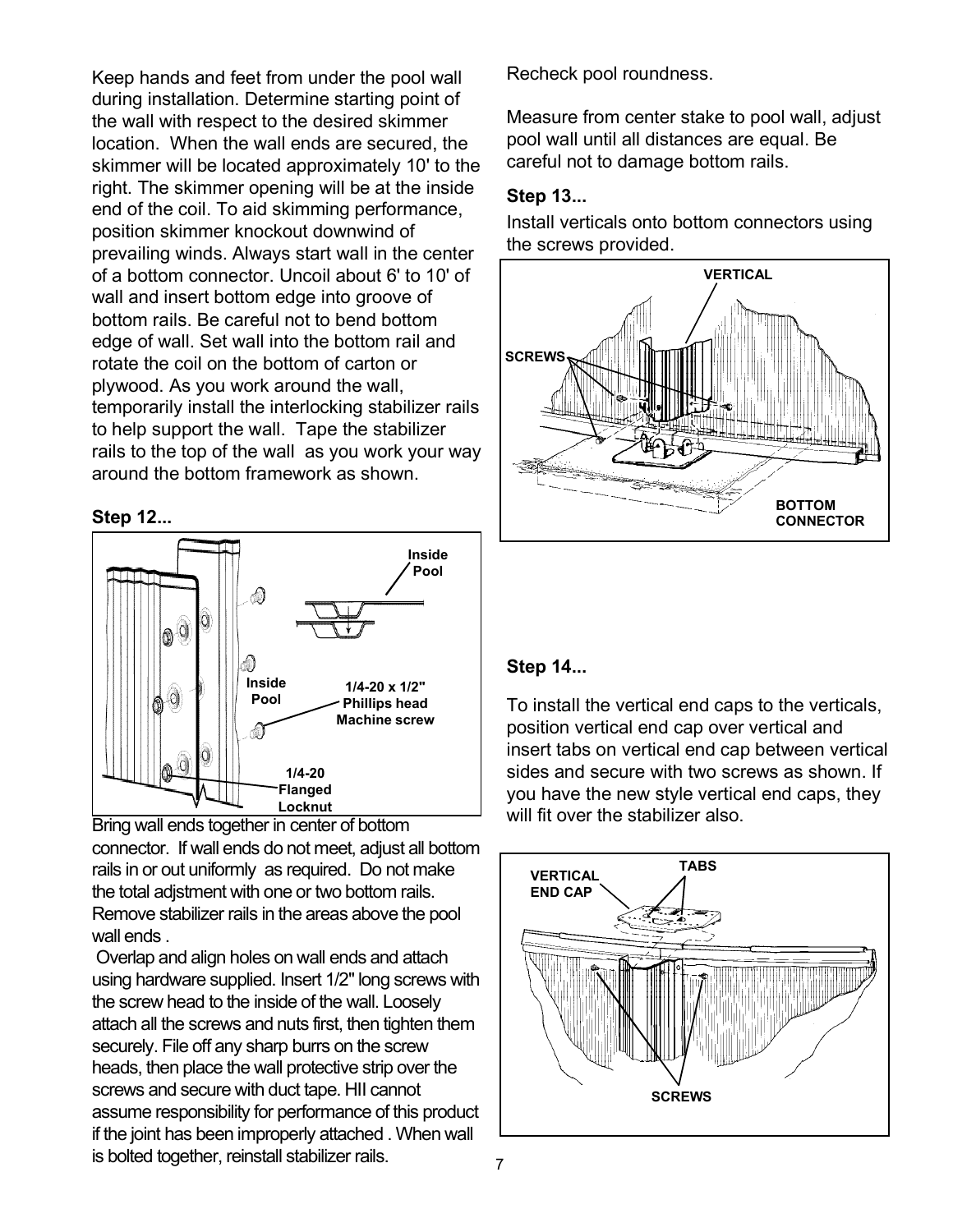#### **HOLE PATTERNS FOR FASTENING TOP RAILS TO END CAPS Step 15...**

Each pool size has a specific hole pattern for mounting the top rails to the end caps. Select the figure that pertains to your pool size.



Attach the top rails to the end cap using four (4) 3/8" long sheet metal screws. Helpful Suggestion: Use a felt pen to mark all proper holes before attaching.

## **Step 16...**

Center top connector over vertical. Hook rear of top connector firmly under the top rails inside pool. Swing top connector down over the vertical end cap and push down firmly until the connector snaps in place as shown. Repeat this step for each vertical.





Remove pool liner from carton. Slightly loosen liner coil and allow sun to warm it. This will allow liner to become more pliable and easier to install.





If pre-formed pool cove is to be used, install it at  $_{8}$  this time. Be sure to follow manufacturer's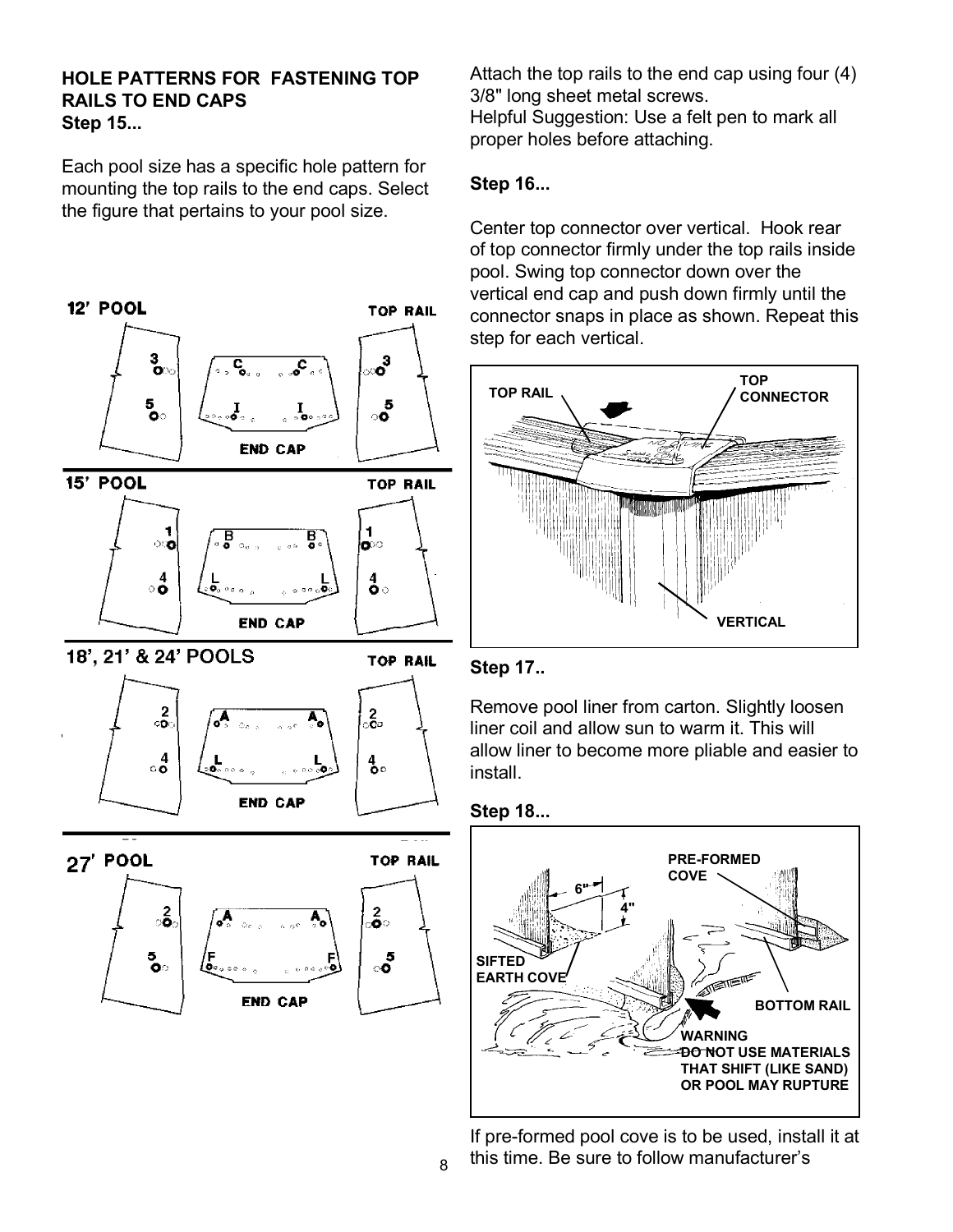directions. If sifted earth is to be used, build and compact the cove as shown. The cove is an important structural element which prevents water pressure from forcing the pool liner out under the bottom rails. H.I.I. will not assume responsibility if common sand is used or cove is omitted.

When cove construction is completed remove center stake and rake pool floor smooth.

## **LINER INSTALLATION**

## **Step 19...**

Check the pool floor (area inside pool wall) for levelness. Remove all stones and sharp objects that could puncture your liner. Fill in any footprints and slight depressions with sifted earth and tamp. If you have been using a ladder for access over the pool wall, remove it at this time.

You will need some friends to help to install your liner. Place liner on top of top rail. Standing outside the pool, hold the liner end and unroll it down the center of the pool, as you would a carpet. With textured side of the liner up, carefully pull the liner over the top rails as shown.

**Note:** Do not allow vertical side seam in liner wall to lay over skimmer or return fitting opening locations. If it does, the gaskets for these accessories may not seal properly.

**Note:** The center of liner will barely touch the ground in the center of the pool only. Using caution not to cut liner, secure to the outside bottom edge of top rails with spring type clothes pins (at least three clothes pins per top rail).

## **Step 20...**

Start filling pool with water. As the liner fills, it will be necessary to gradually release the liner into the pool. Work evenly around the pool releasing just enough liner to ease tension from the top connectors. Adjust liner evenly, all the way around the pool. When properly installed the bottom seam will be approximately midway up the cove. Continue filling until water is 24" up the wall then stop filling. (Using 3 or 4 hoses will speed up this process.)



#### **Step 21...**

Pull liner back as shown. Be carefull not to let liner fall back into pool.

Remove four (4) top connectors and three (3) top rails. Remove previously installed stabilizer rails.





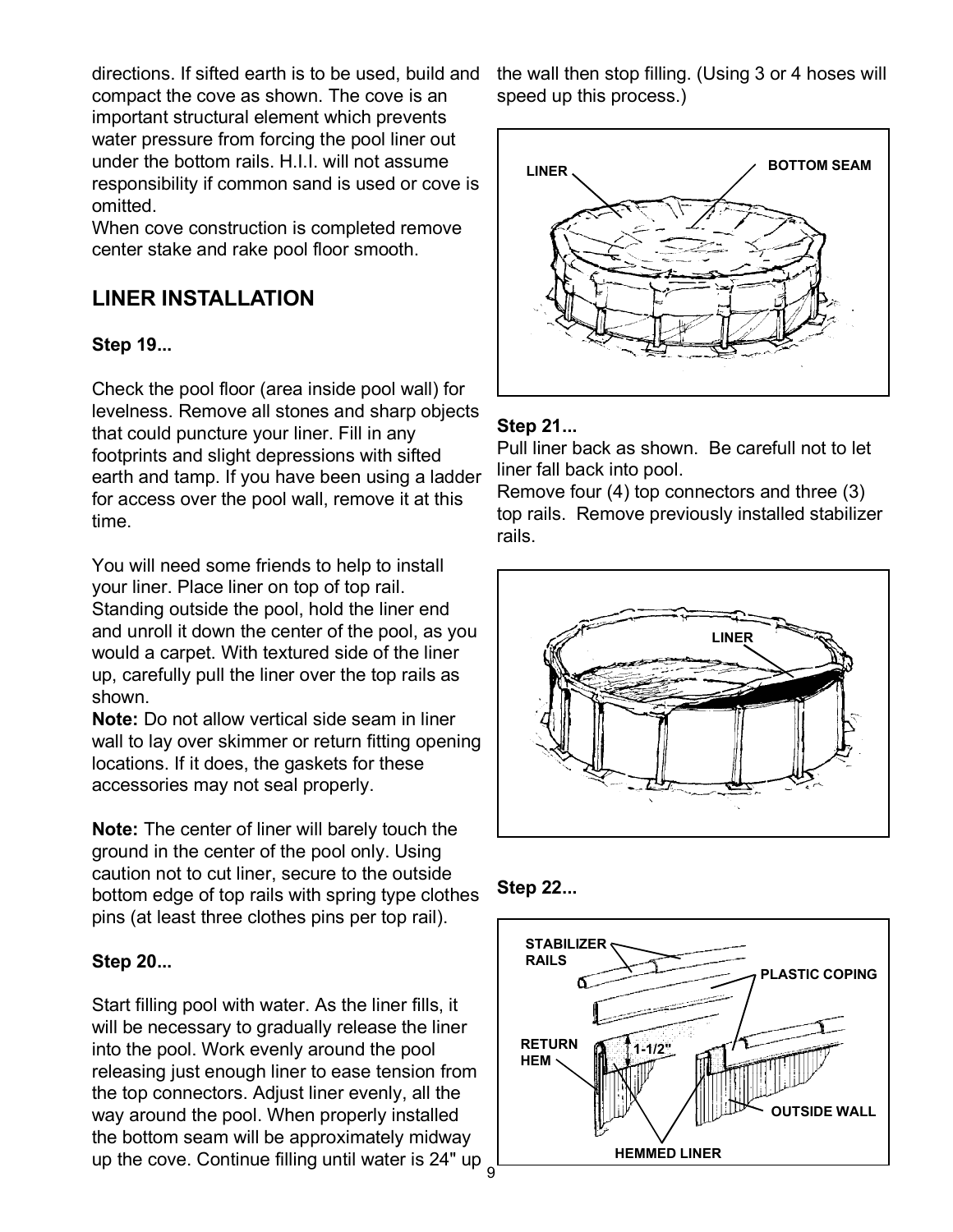Pull liner up and over pool wall. Make a hem along the top edge of the liner. Pull hem back over the top edge of the pool wall as shown so it hangs over top edge of pool wall by about 2". Install plastic coping by pushing it all the way down to overlap pool wall and liner as shown. Make sure the plastic coping is butted end to end. Install enough coping to cover two top rail lengths centered where you removed the top rails in Step 21.

Install interlocking stabilizer rails over the plastic coping as before in step 11 (this time do not tape).

Reinstall the center top rail of the three removed in Step 22. Working your way around pool, remove the next top connector, top rail, and stabilizers. Pull liner over the pool wall in new working area. Install coping and stabilizer rails as described above. Reinstall a top rail next to the previously reinstalled top rail. Continue working your way completely around pool in this manner. In some pools you may find the last piece of plastic coping is too long. If so, cut it to fit. Do not overlap ends. Be careful not to cut liner. Reinstall last top rail and all top connectors.

#### **Step 24...**

Do not finish filling pool until you install your pool pump, filter, pool return and additional accessories. Refer to all other pool equipment owner's guides for special instructions. If no other equipment is to be installed, finish filling your pool to 6" from top rail. Consult with your dealer for the proper chemicals and water treatment recommended.

#### **CLEANING**

Pool parts are easily cleaned with a mild liquid soap and a soft cloth. Do not use abrasive cleaning pads, or cleaners containing abrasives as they may scratch or dull the surface appearance.

#### **SAFETY LITERATURE**

Now that you have installed your new pool, you can look forward to many years of fun and enjoyment. However, your pool is also a big responsibility. For this reason, we have provided you with an assortment of safety literature. **Please take the time to read and understand all the safety literature provided.**

You have also been given an assortment of signs and decals. Refer to your "Safety First" booklet for detailed instructions of where and how to apply them. Remember, warnings only help if you put them up. Please help us protect the good health and safety of your family and friends! Read the "Safety First" booklet through completely and follow the directions in it.

If any of your safety literature, signs or decals become lost or damaged, you can get more free by contacting the Customer Service Department:

H.I.I. 315 N. Sebastian St. West Helena, AR 72390

**IMPORTANT:** Above-ground pools are designed for swimming and wading only. Diving or Jumping is product mis-use. **DO NOT DIVE OR JUMP!** Use only an above-ground swimming pool ladder to enter or exit your pool. Do not use slides, diving boards, or any other platform or object which can be used for improper pool entry! **It is your responsibility to secure your pool against unauthorized, unsupervised, or unintentional entry. Remember, pool mis-use can result in severe injury and/or other dangers to life and health.** Always obey and enforce all safety rules.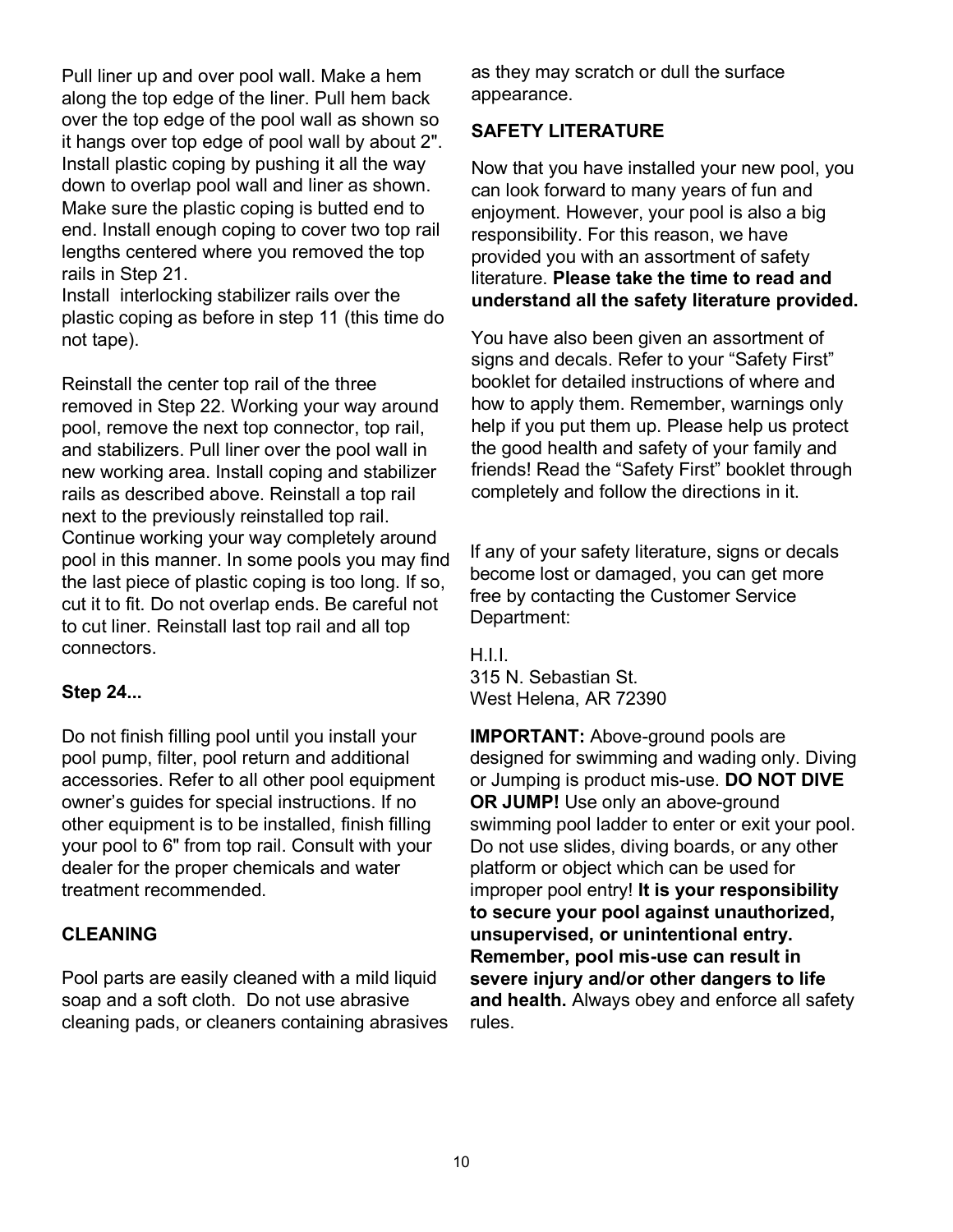

**See your Pool Parts List Booklet for a complete parts listing**